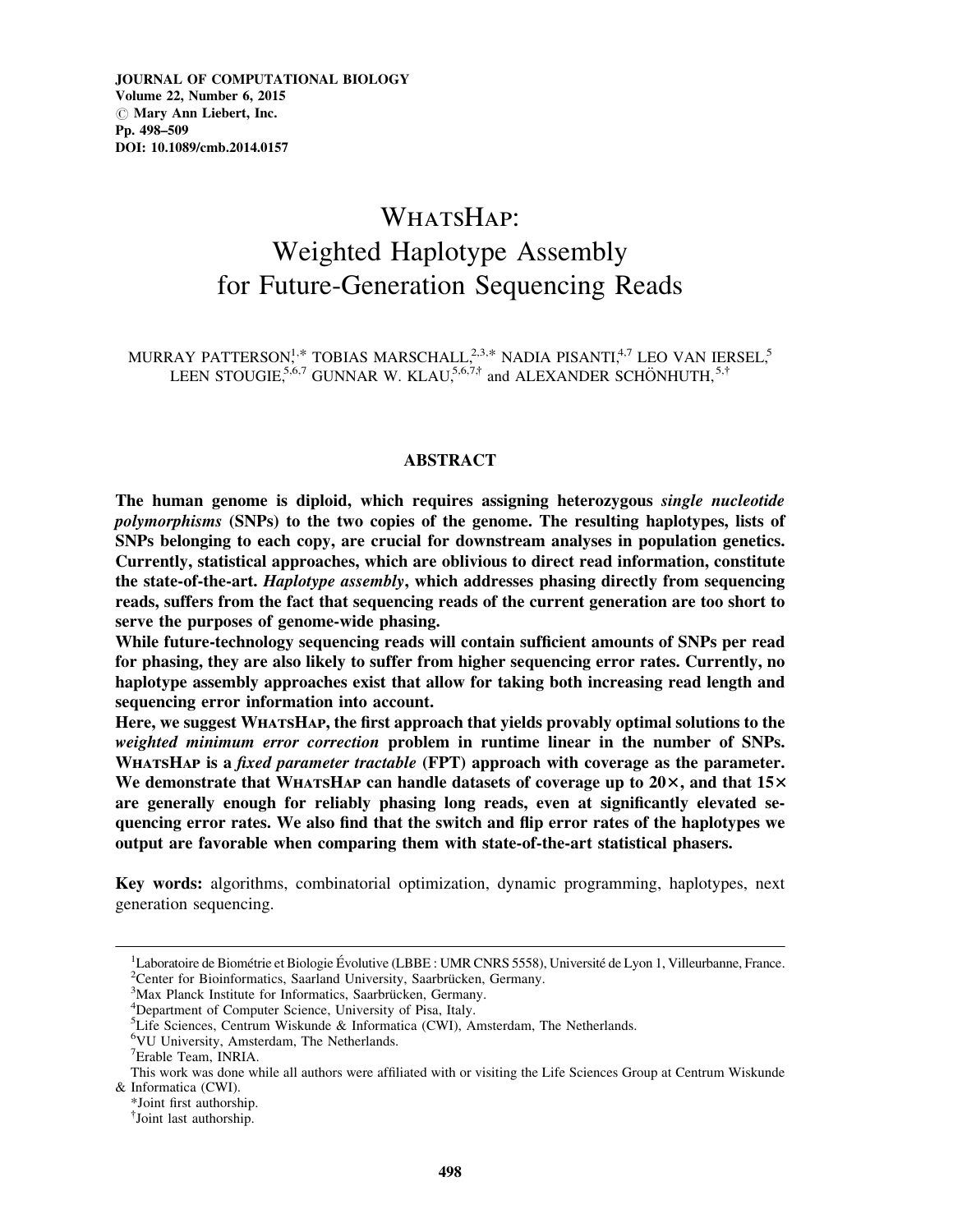# 1. INTRODUCTION

THE HUMAN GENOME is *diploid*, that is, each of its autosomes (nonsex chromosomes) comes in two copies. These parental copies are affected by different *single nucleotide polymorphisms* (SNPs). Assigning the variants to the copies is an instrumental step in evolutionary genomics and genetics, as it allows to, for example, identify selective pressures and subpopulations in population studies (The 1000 Genomes Project Consortium, 2010; Francioli et al., 2014), and to link possibly disease-causing SNPs with one another (Hartl and Clark, 2007). The corresponding assignment process is referred to as phasing and the resulting groups of SNPs are called *haplotypes*. In the meantime, globally concerted efforts have generated *reference* panels of haplotypes, for various populations, which may serve corresponding downstream analyses (The International HapMap Consortium, 2007, 2010).

There are two major approaches to phasing variants. The first class of approaches relies on *genotypes* as input, which are lists of SNP alleles, together with their zygosity status. While *homozygous* alleles show on both chromosomal copies, and obviously apply for both haplotypes, heterozygous alleles show on only one of the copies and have to be partitioned into two groups. For  *heterozygous SNP posi*tions there are thus  $2<sup>m</sup>$  many possible haplotypes. The corresponding approaches are usually statistical in nature, and they integrate existing reference panels. The underlying assumption is that the haplotypes to be computed are a mosaic of reference haplotype blocks that arises from recombination during meiosis. The output is the statistically most likely mosaic, given the observed genotypes. Most prevalent approaches are based on latent variable modeling (Howie et al., 2009; Li et al., 2010; Scheet and Stephens, 2006). Other approaches use Markov chain Monte Carlo techniques (Menelaou and Marchini, 2013).

The other class of approaches uses sequencing read data directly. Such approaches virtually assemble reads from identical chromosomal copies and are referred to as *haplotype assembly* approaches. Following the parsimony principle, the goal is to compute two haplotypes to which one can assign all reads with the least amount of sequencing errors to be corrected and/or erroneous reads to be removed. Among such formulations, the minimum error correction (MEC) problem has gained most of the recent attention. The MEC problem, which we will formally define in section 2, consists in finding the minimum number of corrections to be made to the sequenced nucleotides in order to arrange the reads into two haplotypes without conflicts. A major advantage of MEC is that it can be easily adapted to a weighted version (wMEC) in order to deal with phred-scaled error probabilities. Such phred-based error schemes are vital, in particular for processing long reads generated by future technologies, as these are prone to elevated sequencing error rates. An optimal solution for the wMEC problem then translates to a maximum likelihood scenario relative to the errors to be corrected.

In tera-scale sequencing projects (e.g., Boomsma et al., 2013; The 1000 Genomes Project Consortium, 2010), ever increasing read length and decreasing sequencing cost make it clearly desirable to phase directly from read data. However, statistical approaches are still the methodology of choice because (i) most NGS reads are still too short to bridge so-called variant deserts. Successful read-based phasing, however, requires that all pairs of neighboring heterozygous SNP alleles are covered; and (ii) the MEC problem is  $N \mathcal{P}$ -hard, and so are all other similar problem formulations.

Most advanced existing algorithmic solutions to MEC (Chen et al., 2013; He et al., 2010) ironically often benefit precisely from variant deserts, because these allow for decomposing a problem instance into independent parts. A major motivation behind read-based approaches, however, is to handle long reads that cover as many variants as possible, thereby bridging all variant deserts. Hence, the current perception of haplotype assembly is often that it underlies theoretical limitations that are too hard to overcome.

Here, we present WHATSHAP, a fixed parameter tractable (FPT) approach to wMEC where *coverage*, that is the number of fragments that cover an SNP position, is the only parameter. Hence, the runtime of our approach is polynomial (in fact, linear) in the number of SNPs. A linear-runtime solution for the wMEC addresses both that future sequencing technologies generate reads of tens of thousands of base pairs (bp), and that those will likely suffer from elevated sequencing error rates. A carefully engineered implementation of our algorithm allows the treatment of whole-genome datasets of maximum coverage up to  $20 \times$  on the order of hours on a standard workstation. For datasets of higher coverage, we provide a technique for choosing a reasonable selection of reads. We compare and evaluate WhatsHap in a variety of aspects, based on simulated reads of various lengths, all of which stem from a true genome (Levy et al.,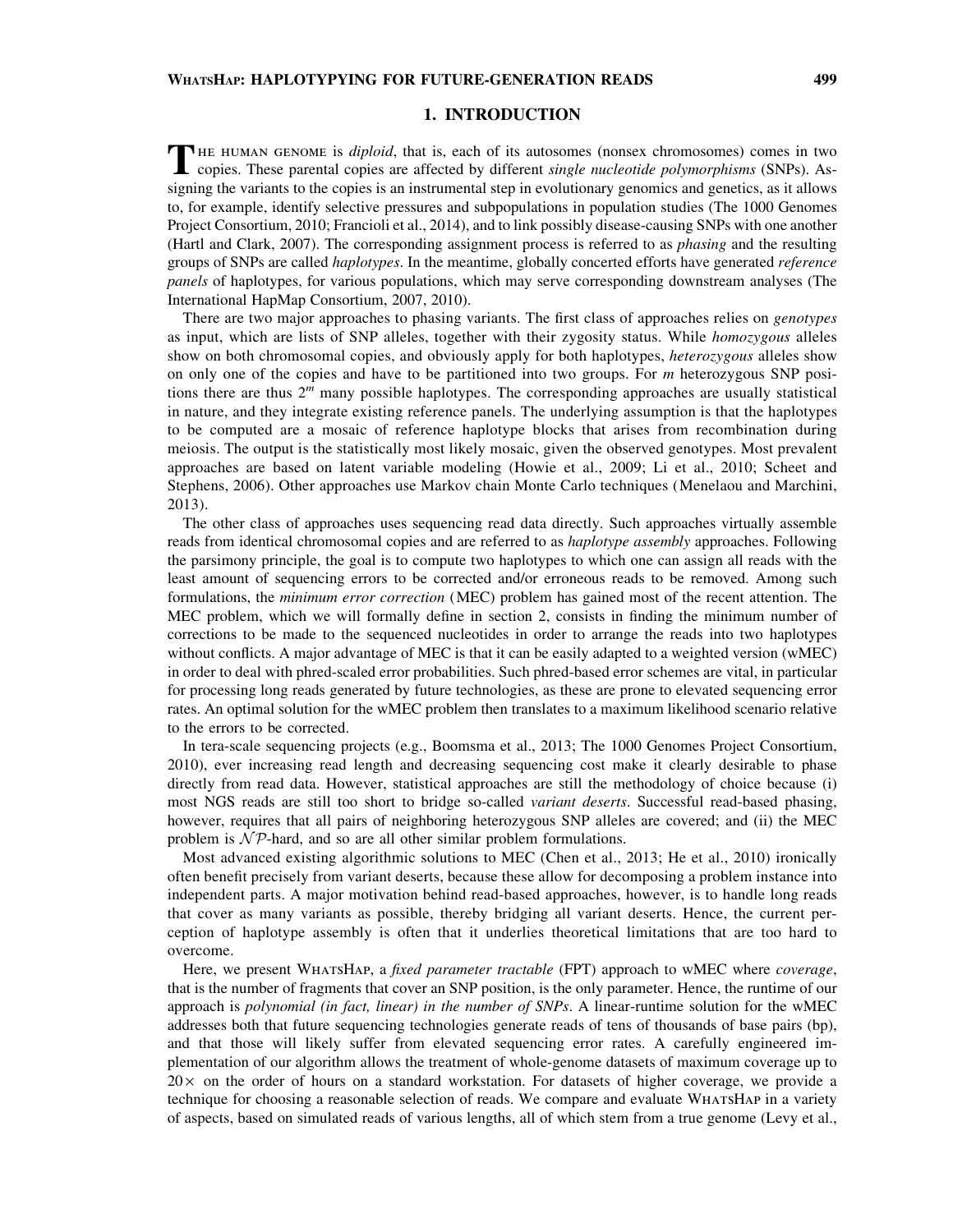2007). We show that coverage rates of  $10-15\times$  are sufficient for achieving low phasing error rates in haplotype assembly. We demonstrate that in comparison to state-of-the-art haplotype assembly approaches, WHATSHAP has favorable runtime, in particular on data sets of  $10-15\times$  coverage, which is the critical coverage rate. We further demonstrate that the haplotypes computed by WhatsHap only suffer from minor amounts of errors. It may be noteworthy that error rates are quite favorable also in comparison with statistical phasing approaches, which still constitute the practical state-of-the-art.

#### 2. THE WEIGHTED MINIMUM ERROR CORRECTION PROBLEM

The input to the MEC problem is a matrix  $\mathcal F$  with entries in {0, 1, - }. Each row of  $\mathcal F$  corresponds to a fragment/read. Each column of  $\mathcal F$  corresponds to an SNP position. The " $-$ " symbol, which is referred to as a hole, is used when a fragment does not contain any information at the corresponding SNP position. This can be either because the SNP position is not covered by the read, or because the read gives no accurate information at that position. Let *n* be the number of rows (or fragments) of  $\mathcal F$  and *m* the number of columns (or SNP positions).

A haplotype can formally be defined as a string of length m consisting of 0's and 1's. If h is a haplotype, then the *i*-th row of F is said to *conflict* with h if there is some SNP position j for which  $h(j) \neq \mathcal{F}(i, j)$  while  $\mathcal{F}(i, j) \neq -$ . We say that  $\mathcal F$  is *conflict free* if there exist two haplotypes  $h_1, h_2$  such that each row of  $\mathcal F$  does not conflict with at least one of  $h_1$  and  $h_2$ . Under the *all-heterozygous assumption*, where all columns correspond to heterozygous sites,  $h_1$  must be the complement of  $h_2$ . Some methods need to make this assumption for computational reasons, and this is why we mention it, although our tool does not need it.

The goal of MEC is to make  $\mathcal F$  conflict free by flipping a minimum number of entries of  $\mathcal F$  from 0 to 1 or vice versa. The weighted variant of MEC, denoted wMEC, has an additional weight function w as input. This weight function assigns a non-negative weight  $w(i, j)$  to each entry  $\mathcal{F}(i, j)$  of  $\mathcal{F}$ . This weight can reflect the relative confidence that the entry is correctly sequenced. The goal of wMEC is to make  $\mathcal F$  conflict free by flipping entries in  $\mathcal F$  with a minimum total weight.

The MEC problem, which is also called *minimum letter flip*, was introduced by Lippert et al. (2002). Cilibrasi et al. (2005) showed that this problem is NP-hard even if each fragment is ''gapless,'' that is, if it consists of a consecutive sequence of 0's and 1's with holes to the left and to the right. Panconesi and Sozio (2004) were the first to propose a practical heuristic for solving MEC. An exact branch and bound algorithm and a heuristic genetic algorithm were presented by Wang et al. (2005). Levy et al. (2007) designed a greedy heuristic to assemble the haplotype of the genome of J. Craig Venter. Bansal et al. (2008) developed an MCMC method to sample a set of likely haplotypes. In a follow-up, some of the authors proposed a much faster MAX-CUT-based heuristic algorithm called HapCUT (Bansal and Bafna, 2008), which they show to outperform (Panconesi and Sozio, 2004; Levy et al., 2007), while showing similar accuracy to (Bansal et al., 2008) in shorter running time.

Very recently, Selvaraj et al. (2013) combined the HapCUT (Bansal and Bafna, 2008) algorithm with proximity-ligation, which exploits information from ''chromosome territories,'' to develop a method that reports good results on whole-genome haplotype reconstruction. He et al. (2010) proposed an exact dynamic programming algorithm. However, their algorithm depends exponentially on the length of the longest read, which means that for practical data this method has to ignore all long reads. Aguiar and Istrail (2012, 2013) suggested a heuristic approach for MEC, which they show to perform well compared to previous methods. Exact integer linear programming (ILP)–based approaches were proposed by Fouilhoux and Mahjoub (2012) and Chen et al. (2013). Both methods have difficulties solving practical instances optimally in a reasonable amount of time. Chen et al. (2013), for instance, report that they need 31 hours (resp., 12 days) to solve the HuRef data set with (resp., without) the all-heterozygous assumption. For this reason, Chen et al. (2013) also propose a heuristic for solving difficult subproblems. Deng et al. (2013) suggested a different dynamic programming algorithm for MEC, which is exponential in the maximum coverage of an SNP.

The weighted variant of MEC was first suggested by Greenberg et al. (2004). Zhao et al. (2005) proposed a heuristic for a special case of wMEC and presented experiments showing that wMEC is more accurate than MEC. In the next section, we presented a dynamic programming algorithm for wMEC, which is similar in spirit to the approach of Deng et al. (2013), but extends it to the weighted case and broadens its applicability using techniques from algorithm engineering.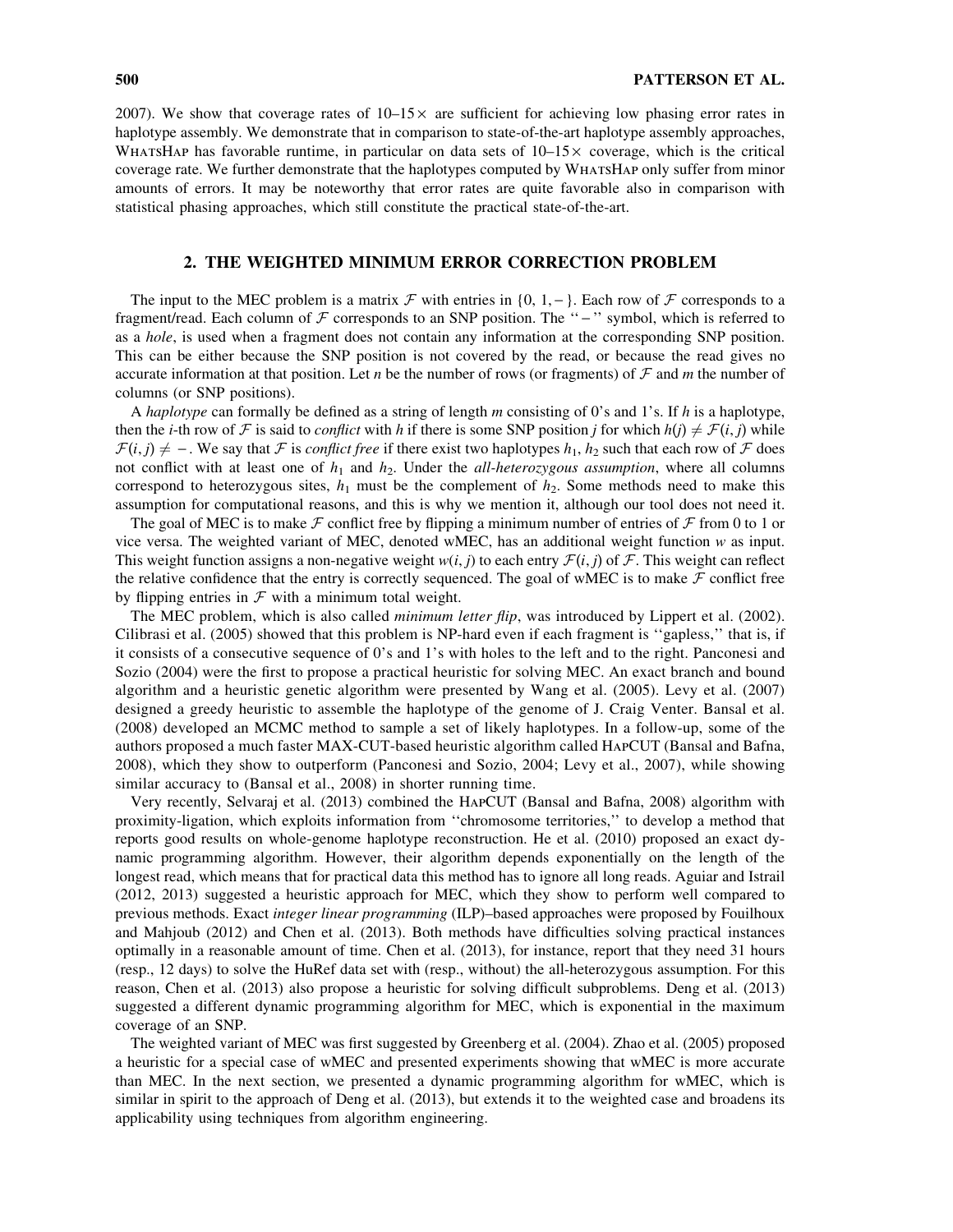## 3. A DYNAMIC PROGRAMMING ALGORITHM FOR WMEC

We now present the WHATSHAP algorithm for solving wMEC. WHATSHAP is an exact dynamic programming approach that solves wMEC instances in linear time if we assume bounded coverage.

Consider the input matrix F of the wMEC problem. Each entry  $\mathcal{F}(i, j) \neq -$  is associated with a confidence degree  $w(i, j)$  telling how likely it is that  $\mathcal{F}(i, j)$  is correctly sequenced and that its fragment i is correctly mapped to location j. We use such values as a weight for the correction we need to minimize in the wMEC model. When these weights are log-likelihoods, summing them up corresponds to multiplying probabilities and, thus, finding a minimum weight solution corresponds to finding a maximum likelihood bipartition of the reads/fragments.

Our dynamic programming (DP) formulation is based on the observation that, for each column, only active fragments need to be considered; a fragment  $i$  is said to be active in every column  $j$  that lies in between its leftmost nonhole entry and its rightmost nonhole entry. Thus, paired-end reads remain active in the "internal segment" between the two reads. Let  $F(j)$  be the set of fragments that are active at SNP position j and let F be the set of all fragments. The aim is to find a bipartition ( $R^*$ ,  $S^*$ ) of F such that the changes in  $R^*$  and  $S^*$  to make  $\mathcal F$  conflict-free have minimum total weight.

Proceeding columnwise from SNP position 1 to m, our approach computes a DP table column  $C(j, \cdot)$  for each  $j \in \{1, ..., m\}$ . We say that a bipartition  $B' = (R', S')$  of all fragments F extends bipartition  $B = (R, S)$ of  $F(j)$ , if  $R \subseteq R'$  and  $S \subseteq S'$ . We define  $B(X)$  to be the set of all bipartitions of X. Given a bipartition  $(R, S)$ , we denote  $\mathcal{B}(X|(R, S))$  the set of all bipartitions of X that extend  $(R, S)$ , that is,

$$
\mathcal{B}(X|(R, S)) := \{ (R', S') \in \mathcal{B}(X) | R \subseteq R' \text{ and } S \subseteq S' \}.
$$

The basic idea of our dynamic program is as follows: for every bipartition  $B = (R, S)$  of  $F(j)$ , entry  $C(j, B)$ gives the minimum cost of a bipartition of all fragments F that renders positions  $1, \ldots, j$  conflict free and that extends B. By definition of  $C(j, B)$ , the cost of an optimal solution to the wMEC problem then equals  $\min_{B \in F(m)} C(m, B)$ . An optimal bipartition of the fragments can be obtained by backtracking along the columns of the DP table up to the first SNP position in  $\mathcal{F}$ .

To compute the contribution  $\Delta_C(j, (R, S))$  of column j to the cost  $C(j, (R, S))$  of bipartition  $(R, S)$ , we define the following quantities.

**Definition 1.** For a position j and a set R of fragment indices in F(j), let  $W^0(j, R)$  (resp.  $W^1(j, R)$ ) denote the cost of setting position j on all fragments of  $R$  to 0 (resp. 1), flipping if required; that is,

$$
W^{0}(j, R) = \sum_{\substack{i \in R \\ f(i,j)=1}} w(i,j) \quad and \quad W^{1}(j, R) = \sum_{\substack{i \in R \\ f(i,j)=0}} w(i,j).
$$

Hence, given a bipartition  $(R, S)$  of  $F(j)$ , the minimum cost to make position j conflict-free is

$$
\Delta_C(j, (R, S)) := \min \{W^0(j, R), W^1(j, R)\} + \min \{W^0(j, S), W^1(j, S)\}.
$$

Notice that, under the all heterozygous assumption, where one wants to enforce all SNPs to be heterozygous, the equation becomes

$$
\Delta_C(j, (R, S)) := \min\{W^0(j, R) + W^1(j, S), W^1(j, R) + W^0(j, S)\}.
$$

In both cases, we only need the four values  $W^0(j, R)$ ,  $W^1(j, R)$ ,  $W^0(j, S)$ , and  $W^1(j, S)$  to compute  $\Delta_C(j, (R, S))$ . We now proceed to state in detail our DP formulation.

**Initialization.** The first column  $C(1, \cdot)$  of C is initialized to  $\Delta_C(1, \cdot)$  as defined above.

**Example 1.** Assume  $F(1) = \{f_0, f_1, f_2\}$  with  $F(0, 1) = 0$ ,  $F(1, 1) = 1$ , and  $F(2, 1) = 1$ . Moreover, let  $w(0, 1) = 5$ ,  $w(1, 1) = 3$ , and  $w(2, 1) = 6$ ; see Figure 1. Then  $C(1, \cdot)$  is filled in as follows:

> $C(1, (\{f_0, f_1, f_2\}, \emptyset)) = \min\{9, 5\} + \min\{0, 0\} = 5$  $C(1, (\{f_0, f_1\}, \{f_2\})) = \min\{3, 5\} + \min\{6, 0\} = 3$  $C(1, (\{f_0, f_2\}, \{f_1\})) = \min\{6, 5\} + \min\{3, 0\} = 5$  $C(1, (\{f_1, f_2\}, \{f_0\})) = \min\{9, 0\} + \min\{0, 5\} = 0$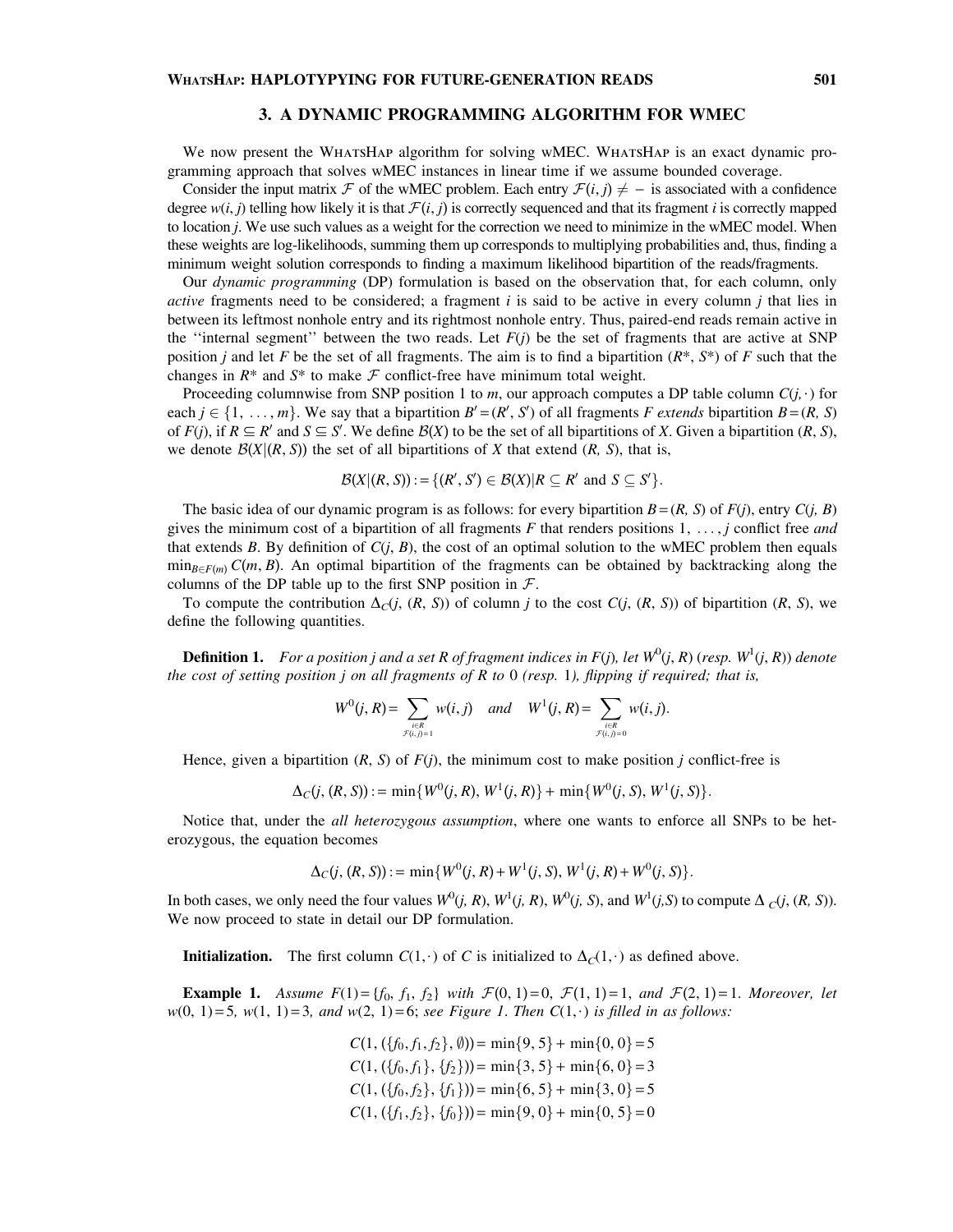|                | $\mathbf{I}$    | 2              |  |  |
|----------------|-----------------|----------------|--|--|
| $\overline{0}$ | $O_{\tilde{g}}$ |                |  |  |
| $\mathbf{1}$   | L,              | ${\rm O}_2$    |  |  |
| $\overline{c}$ |                 | $1\frac{1}{3}$ |  |  |
| 3              |                 | 0<br>X.        |  |  |

FIG. 1. WHATSHAP toy example. The small numbers next to the matrix of entries  $F$  denote the flipping weights.

Note that we need consider only half of the  $2^{|F(1)|}$  bipartitions, because  $C(j, (R, S)) = C(j, (S, R))$  for every bipartition  $B = (R, S)$  and every SNP position *j*.

**Recurrence.** We compute  $C(j + 1, \cdot)$  from  $C(j, \cdot)$  as follows. When computing costs of bipartitions for  $F(j + 1)$  we need only to keep track of the effect that this has on the bipartition of  $F(j)$  through their intersection, which we denote by  $F_{j+1}^{\cap} = F(j) \cap F(j+1)$ . For a bipartition  $(R, S)$  of  $F(j + 1)$  we define  $R_{j+1}^{\cap} = R \cap F_{j+1}^{\cap}$  and  $S_{j+1}^{\cap} = S \cap F_{j+1}^{\cap}$ . The recursion then becomes:

$$
C(j+1, (R, S)) = \Delta_C(j+1, (R, S)) + \min_{B \in \mathcal{B}(F(j)|(R_{j+1}^C, S_{j+1}^C))} C(j, B).
$$
 (1)

The first term accounts for the cost of the current SNP position, while the second term accounts for costs incurred at previous SNP positions. The minimum selects the best score with respect to the first j positions over all partitions that extend  $(R, S)$ .

**Example 2.** (continued). We extend the example with a second SNP position. Assume  $F(2) = \{f_1, f_2, f_3\}$ with  $\mathcal{F}(1, 2) = 0$ ,  $\mathcal{F}(2, 2) = 1$ , and  $\mathcal{F}(3, 2) = 0$ . Moreover, let  $w(1, 2) = 2$ ,  $w(2, 2) = 1$ , and  $w(3, 2) = 2$ ; see Figure 1. Then  $C(2, \cdot)$  is filled in as follows:

$$
C(2, (\{f_1, f_2, f_3\}, \emptyset)) = \min\{4, 1\} + \min\{0, 0\} + \min\{C(1, (\{f_0, f_1, f_2\}, \emptyset)), C(1, (\{f_1, f_2\}, \{f_0\}))\}
$$
  
\n
$$
= 1 + 0 + \min\{5, 0\} = 1
$$
  
\n
$$
C(2, (\{f_1, f_2\}, \{f_3\})) = \min\{1, 2\} + \min\{0, 2\} + \min\{C(1, (\{f_0, f_1, f_2\}, \emptyset)), C(1, (\{f_1, f_2\}, \{f_0\}))\}
$$
  
\n
$$
= 1 + 0 + \min\{5, 0\} = 1
$$
  
\n
$$
C(2, (\{f_1, f_3\}, \{f_2\})) = \min\{0, 4\} + \min\{1, 0\} + \min\{C(1, (\{f_0, f_1\}, \{f_2\})), C(1, (\{f_1\}, \{f_0, f_2\}))\}
$$
  
\n
$$
= 0 + 0 + 3 = 3
$$
  
\n
$$
C(2, (\{f_2, f_3\}, \{f_1\})) = \min\{1, 2\} + \min\{0, 2\} + \min\{C(1, (\{f_0, f_1\}, \{f_2\})), C(1, (\{f_1\}, \{f_0, f_2\}))\}
$$
  
\n
$$
= 1 + 0 + 3 = 4
$$

Algorithm engineering. To compute a column, say  $j$ , of the DP table, we have to go through all bipartitions of the active fragments  $F(j) = \{f_0, \ldots, f_{|F(j)|-1}\}\)$  at SNP position j. Because of the observed symmetry it is sufficient to store  $2^{|F(j)-1|}$  entries in column j. We order these entries by a mapping of indices  $k \in \{0, \ldots, 2^{|F(j)|-1}-1\}$  to bipartitions, using a binary encoding such that each bit  $k_{\ell}$  in the binary representation of k tells whether fragment  $f_{\ell}$  is in the first or in the second part of the bipartition. We break the above mentioned symmetry by assigning  $f_{[F(i)-1]}$  always to the first set. Formally, this results in the mapping:

$$
B: k \mapsto (\{f_{|F(j)|-1}\} \cup \{f_{\ell}|k_{\ell}=0\}, \{f_{\ell}|k_{\ell}=1, \ell < |F(j)|-1\})
$$

for all  $k \in \{0, 1\}^{|F(j)| - 1}$ .

**Example 3.** Assume there is an SNP position j for which  $F(j) = \{f_0, f_1, f_2\}$ . Then  $k \in \{0, 1, 2, 3\}$ , and thus  $C(p, \cdot)$  has four entries, each one being encoded in two bits as follows.  $00 \mapsto (\{f_0, f_1, f_2\}, \emptyset)$ ,  $01\mapsto (\{f_0,f_2\},\{f_1\}), 11\mapsto (\{f_2\},\{f_0,f_1\}), 10\mapsto (\{f_1,f_2\},\{f_0\}).$  Notice that  $f_{[F(p)|-1}=f_2$ , as a sort of pivot, is always in the first part of the bipartition.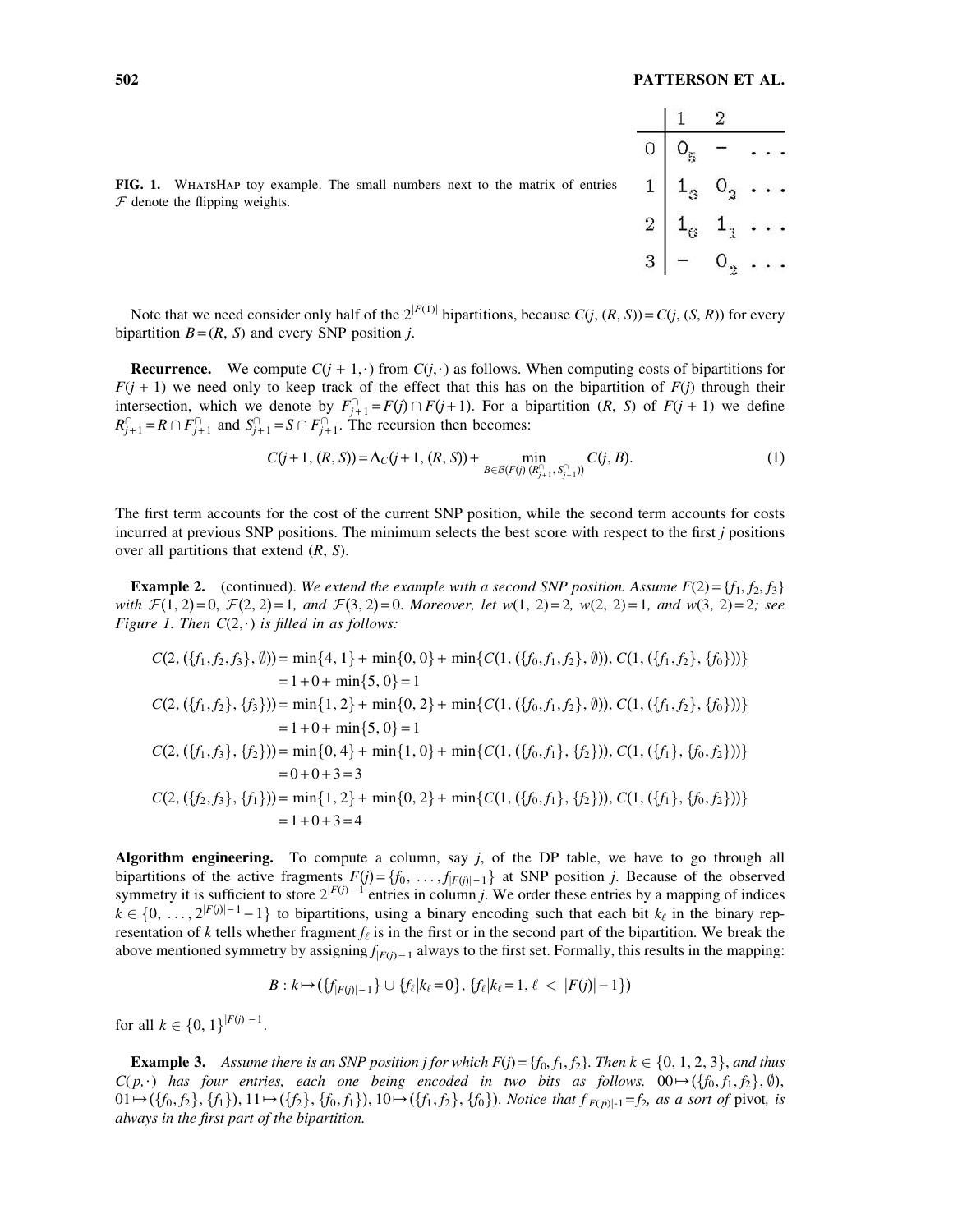#### WHATSHAP: HAPLOTYPYING FOR FUTURE-GENERATION READS 503

For an efficient computation of  $\Delta_C(j, B_i(k))$ , we enumerate all bipartitions  $k \in \{0, \ldots, 2^{|F(j)|-1}-1\}$  in Gray code order. This ensures that at most one bit is flipped between two consecutive bipartitions. Therefore, in moving from one bipartition to the next, only one fragment swaps sides, and updating the four values  $W^0(j, R)$ ,  $W^1(j, R)$ ,  $W^0(j, S)$ , and  $W^1(j, S)$  can be done in constant time. As  $\Delta_C(j, (R, S))$  can be computed from these values in constant time, and moving from one Gray code to the next can be done in (amortized) constant time using the algorithm from Mossige (1977), we conclude that  $\Delta_{\mathcal{C}}(i, \cdot)$  can be computed in  $O(2^{\text{cov}(j)-1})$  time, where  $\text{cov}(j) = |F(j)|$  denotes the physical coverage at SNP position j.

To efficiently implement the DP recursion, one can compute an *intermediate projection column* as follows. For all  $B \in \mathcal{B}(F_{j+1}^{\cap})$ , store

$$
\overline{C}(j, B) = \min_{B' \in \mathcal{B}(F(j)|B)} C(j, B').
$$

Table  $\overline{C}(i, \cdot)$  can be filled while computing  $C(i, \cdot)$  without any additional (asymptotic) runtime expense. Using this precomputed table, Recursion (1) can be written as

$$
C(j+1, (R, S)) = \Delta_C (j+1, (R, S)) + \overline{C} (j, (R_{j+1}^{\cap}, S_{j+1}^{\cap})).
$$

The algorithm has a runtime of  $O(2^{k-1}m)$ , where k is the maximum value of cov( $\cdot$ ), and m is the number of SNP positions. Note that the runtime is independent of read length.

An optimal bipartition can be obtained by backtracking. To do this efficiently, we store tables  $\overline{D}(j, \cdot)$ that store the indices of the partitions that define the minima in  $\overline{C}(i, \cdot)$ . Formally,

$$
\overline{D}(j, B) = \operatorname*{argmin}_{B' \in \mathcal{B}(F(j)|B)} C(j, B').
$$

Using these auxiliary tables, the sets of fragments that are assigned to each allele can be reconstructed in  $O(km)$  time. To backtrace an optimal bipartition, we need to store the rightmost DP column  $C(m, \cdot)$  and the backtracking tables  $\overline{D}(j, B)$  for  $j \in \{1, \ldots, m-1\}$ , which takes total space  $O(2^{k-1}m)$ . This leads to a dramatically reduced memory footprint in practice compared to storing the whole DP table C.

Backtracking gives us optimal fragment bipartitions  $(R_j^*, S_j^*)$  for each position *j*. It is then straightforward to derive the two haplotypes  $h_1$  and  $h_2$  from this as follows:

$$
h_1(j) = \begin{cases} 0 \text{ if } W^0(j, R_j^*) < W^1(j, R_j^*) \\ 1 \text{ otherwise,} \\ h_2(j) = \begin{cases} 0 \text{ if } W^0(j, S_j^*) < W^1(j, S_j^*) \\ 1 \text{ otherwise.} \end{cases} \end{cases}
$$
 and

# 4. EXPERIMENTAL RESULTS

The focus of this article is on very long reads and their error characteristics. Since such data sets are not available today, we performed a simulation study where we simulated long, future-generation reads, and also current-generation reads, to compare current and future technologies with respect to read-based phasing. We used all variants—that is, SNPs, deletions, insertions, and inversions—reported by Levy et al. (2007) to be present in J. Craig Venter's genome. These variants were introduced into the reference genome (hg18) to create a reconstructed diploid human genome with fully known variants and phasings. Using the read simulator SimSeq (Earl et al., 2011), we simulated current-generation sequencing reads using HiSeq and MiSeq error profiles, to generate a  $2 \times 100$  bp and a  $2 \times 250$  bp paired-end data set, respectively. The distribution of the internal segment size (i.e., fragment size minus size of read ends) was chosen to be 100 bp and 250 bp, respectively, which reflects current library preparation protocols. Longer reads with 1,000 bp, 5,000 bp, 10,000 bp, and 50,000 bp were simulated with two different uniform error rates of 1 % and 5 %. All data sets were created to have  $30 \times$  average coverage and were mapped to the human genome using BWA MEM (Li, 2013).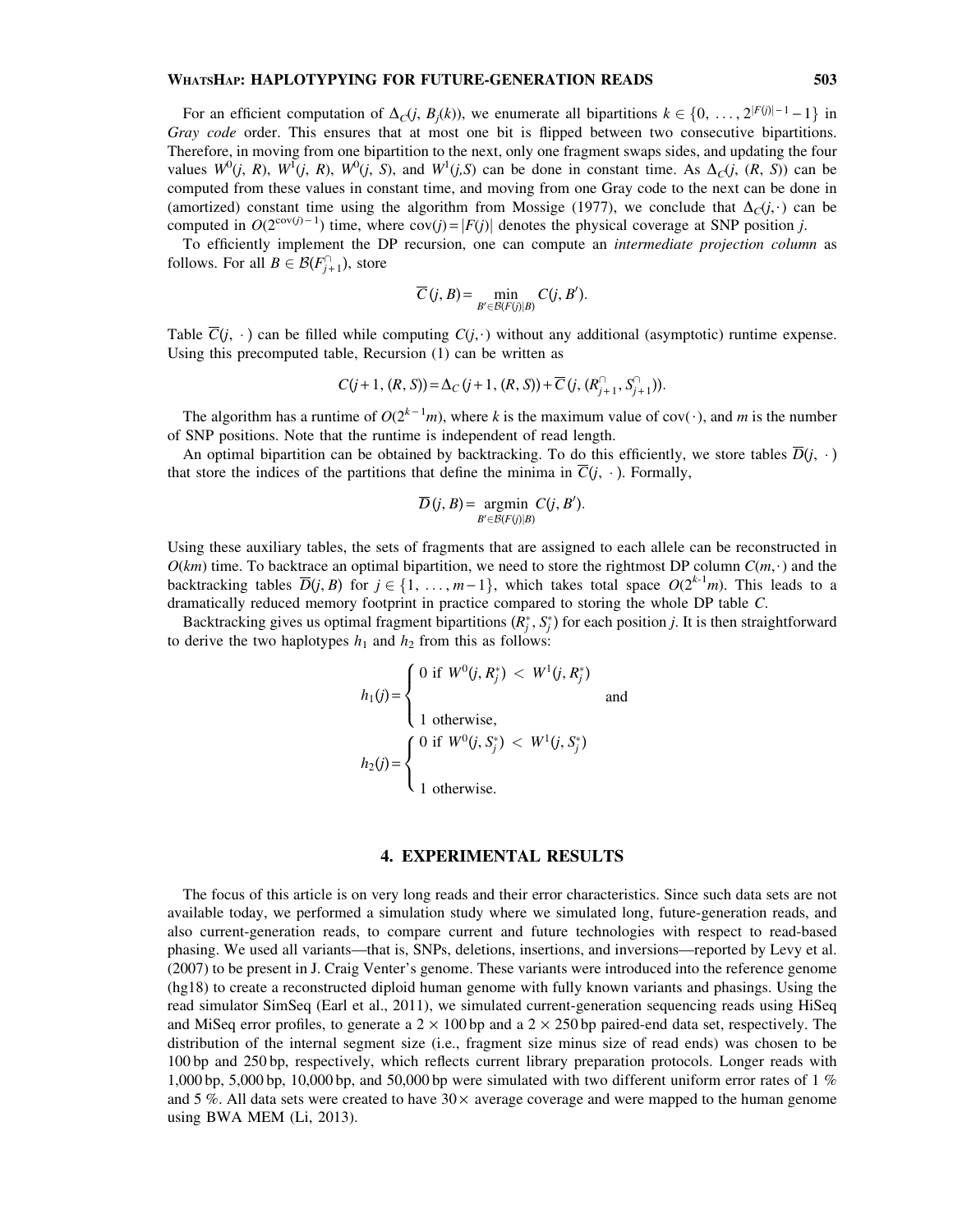To avoid confounding results by considering positions of wrongly called SNPs, we always used the set of true positions of heterozygous SNPs that were introduced into the genome. We extracted all reads that covered at least two such SNP positions to be used for phasing. Next, we pruned the data sets to target coverages of  $5 \times$ ,  $10 \times$  and  $15 \times$  by removing randomly selected reads that violated the coverage constraints until no more such reads exist. The resulting sets of reads were finally formatted into matrix-style input, needed as input for most haplotype assembly approaches. In our case, weights correspond to phredscaled error probabilities. That is, for example, a weight of X corresponds to probability  $10^{-(X/10)}$  that the corresponding matrix entry (0 or 1) is wrong due to a sequencing error.

# 4.1. Comparison of WhatsHap to other methods

To our knowledge, no other methods exist that can solve instances of wMEC with very long reads to optimality in practice. However, there is a fairly mature body of research and resulting implementations that solve the unweighted MEC problem, both heuristically and exactly. Here we compare WhatsHap in unit weight mode to three state-of-the-art exact methods, namely the dynamic programming approaches of He et al. (2010) and Deng et al. (2013) and the integer-linear-programming-based method by Chen et al. (2013).

We ran all methods on a 12-core machine with Intel Xeon E5-2620 CPUs and 256GB of memory. We compared the runtime of these three methods against ours, for chromosome 1 of J. Craig Venter's genome (Levy et al., 2007) of our simulated reads dataset. Since all other methods are restricted to the unweighted case, we ran WhatsHap with unit weights for this experiment. We ran each method under the assumption that the haplotypes contain only heterozygous positions (all-het, for short). On a side remark, note that WHATSHAP does not require the all-het assumption and that running it without this assumption allows one to use it for genotyping. Here, however, we solely focus on phasing.

Table 1 shows the runtimes of the four tools for coverages  $5 \times$ ,  $10 \times$ , and  $15 \times$ . Runtimes for the general case, in which haplotypes may also contain homozygous positions, are given in the Supplementary Material (available online at www.liebertpub.com/cmb). We observe that the method by He et al. (2010) cannot solve but one instance within the time limit of 5 hr and the memory limit. The runtimes of both WHATSHAP and the DP approaches by Deng et al. (2013) are low for low coverages with a slight advantage for Deng

| Data set               | Chen et al. | He et al. | Deng et al. | WHATSHAP |  |  |
|------------------------|-------------|-----------|-------------|----------|--|--|
| Coverage 5             |             |           |             |          |  |  |
| $2 \times 100$ (HiSeq) | 445.8 s     | 965.2 s   | 0.3 s       | 1.8 s    |  |  |
| $2 \times 150$ (MiSeq) | 679.9 s     |           | 0.4 s       | 2.5s     |  |  |
| $1 \times 1000$ (1%)   | 716.9 s     |           | 0.5 s       | 2.8 s    |  |  |
| $1 \times 5000$ (1%)   | 771.2 s     |           | 0.6s        | 3.8s     |  |  |
| $1 \times 10000$ (1%)  | 313.9 s     |           | 0.5 s       | 3.7s     |  |  |
| $1 \times 50000$ (1%)  | 56.7 s      |           | 0.4 s       | 3.3 s    |  |  |
| Coverage 10            |             |           |             |          |  |  |
| $2 \times 100$ (HiSeq) | 452.8 s     |           | 3.2 s       | 5.5 s    |  |  |
| $2 \times 150$ (MiSeq) | 646.2 s     |           | 5.3 s       | 8.1 s    |  |  |
| $1 \times 1000$ (1%)   | 706.5 s     |           | 9.6s        | 11.0s    |  |  |
| $1 \times 5000$ (1%)   | 679.9 s     |           | 10.3 s      | 15.4 s   |  |  |
| $1 \times 10000$ (1%)  | 288.8 s     |           | 9.7 s       | 15.6s    |  |  |
| $1 \times 50000 (1\%)$ | 80.6s       |           | 7.1 s       | 13.6s    |  |  |
| Coverage 15            |             |           |             |          |  |  |
| $2 \times 100$ (HiSeq) | 479.5 s     |           | 377.8s      | 62.6s    |  |  |
| $2 \times 150$ (MiSeq) | 629.1 s     |           | 708.5s      | 101.7s   |  |  |
| $1 \times 1000$ (1%)   | 720.5 s     |           | 3701.5s     | 192.6s   |  |  |
| $1 \times 5000$ (1%)   | 709.9 s     |           | 2623.5s     | 271.9s   |  |  |
| $1 \times 10000$ (1%)  | 296.0 s     |           | 1443.6s     | 276.9s   |  |  |
| $1 \times 50000 (1\%)$ | 108.1 s     |           | 440.5s      | 230.8s   |  |  |
|                        |             |           |             |          |  |  |

Table 1. Runtimes in CPU Seconds for Haplotype Assembly Approaches in the Unweighted All-het Case on Chromosome 1 of J. Craig Venter's Genome

A ''—'' stands for an unsuccessful run, either because it exceeded the time limit of 5 CPU hours, or it exceeded all of the available memory.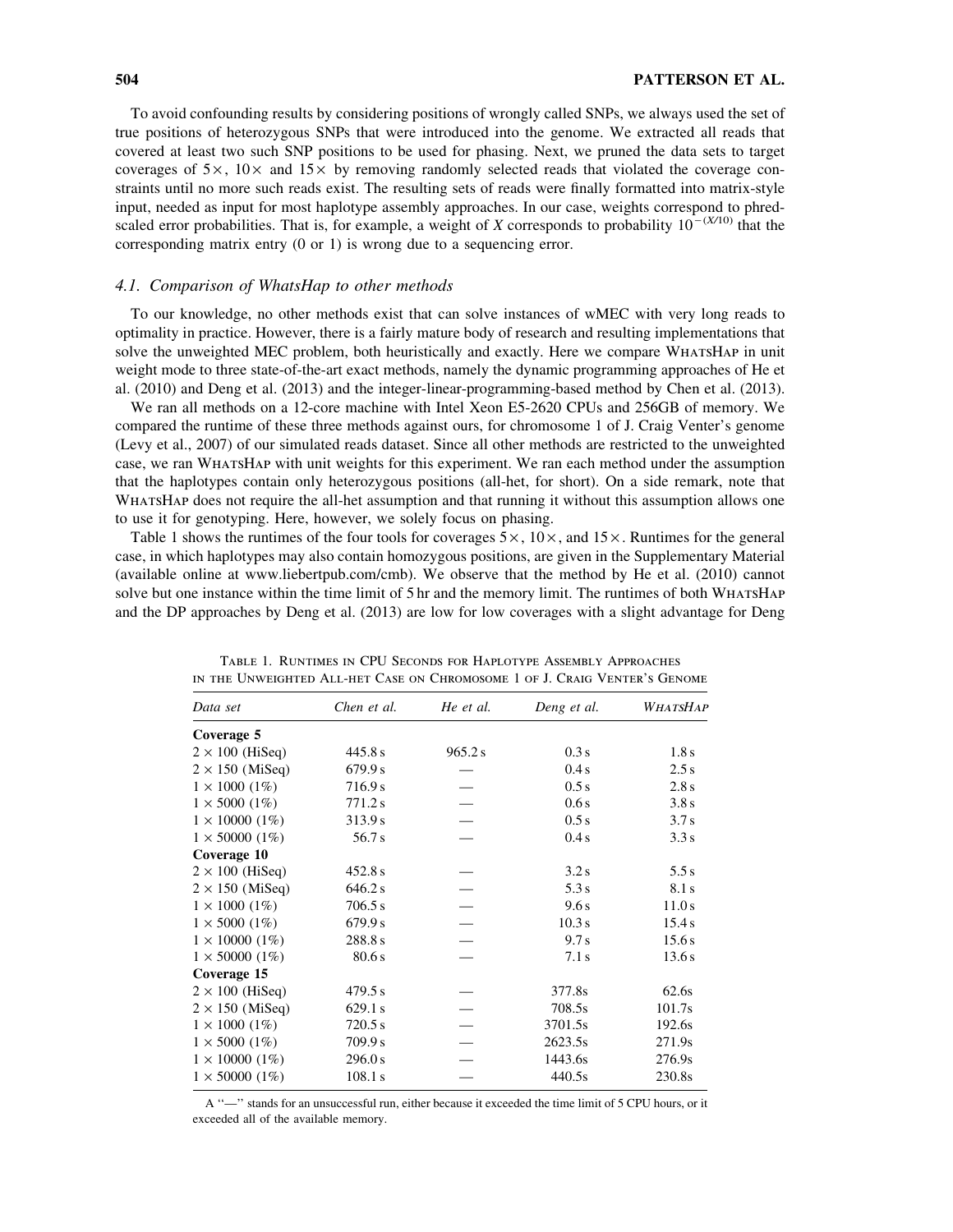et al. (2013). However on coverage  $15\times$  WHATSHAP finally is significantly faster, which we attribute to the benefits of algorithm engineering—note that our runtime is  $O(n2^k)$ , where *n* is the number of SNPs and *k* is the maximum coverage, while Deng et al.'s (2013) runtime is  $O(nk2<sup>k</sup>)$ . The loss of the factor k is due to the benefits of our algorithm engineering (''Gray code,'' see section 3). The ILP approach by Chen et al. (2013) runs significantly longer than the fast DP approaches on coverages  $5 \times$ ,  $10 \times$ , and  $15 \times$ . Interestingly, however, the running time of the ILP does not seem to be affected by the coverage. This trend continues and holds even for the full, unprocessed dataset. We attribute this to the effective preprocessing of Chen et al. (2013), which precedes the ILP and is not applied before running the DP approaches. Some of the preprocessing rules, for example, duplicate row removal, apply only in the unweighted case, and hence can only speed up unweighted approaches. As we find the weighted case to be superior—see the subsection Benefits of Weights below for more details—we refrained from implementing these rules also in Whats-HAP, although they may lead to further improvements for WHATSHAP in Table 1.

#### 4.2. Accuracy of WhatsHap

The accuracy performance is summarized in Figure 2. There, the percentage of chromosome 1 that could not be phased due to missing information (unphasable positions: y-axis) is plotted against the percentage of positions in the haplotypes predicted that are affected by errors. We display these percentage rates for all datasets and all coverages. For the ''future-generation'' reads, we show results for a sequencing error rate of 1% and note that we provide a detailed phase error analysis also for higher sequencing error rates (5%). A respective plot (analogous to Fig. 2) can be found in the Supplementary Material.

We call a SNP position *uncovered* if it is not covered by any read in the data set. We denote a *break* as two consecutive SNP positions that are not physically bridged by any read in the dataset. Finally, we define the number of unphasable positions to be the number of uncovered SNP positions plus the number of



FIG. 2. Performance of phasing human chromosome 1 with 68 184 heterozygous SNPs in total using different simulated data sets and different coverages. The *unphasable positions* percentage (y-axis) gives the fraction of the SNP positions that could not be phased due to not being covered by reads that span more than one SNP position. The x-axis shows the percentage of all SNPs that were not unphasable but wrongly phased by the algorithm, either because of a flip error, a switch error, or due to being reported as ambiguous position by WhatsHap. Lengths 1,000; 5.000; 10,000; and 50,000 refer to reads of this length from a hypothetical sequencer with an error rate of 1%. HiSeq/MiSeq refers to using error profiles specific to these instruments during read sampling. Data sets are pruned to three different target coverages  $(5 \times, 10 \times, 15 \times)$  encoded by different symbols in the plot (see legend).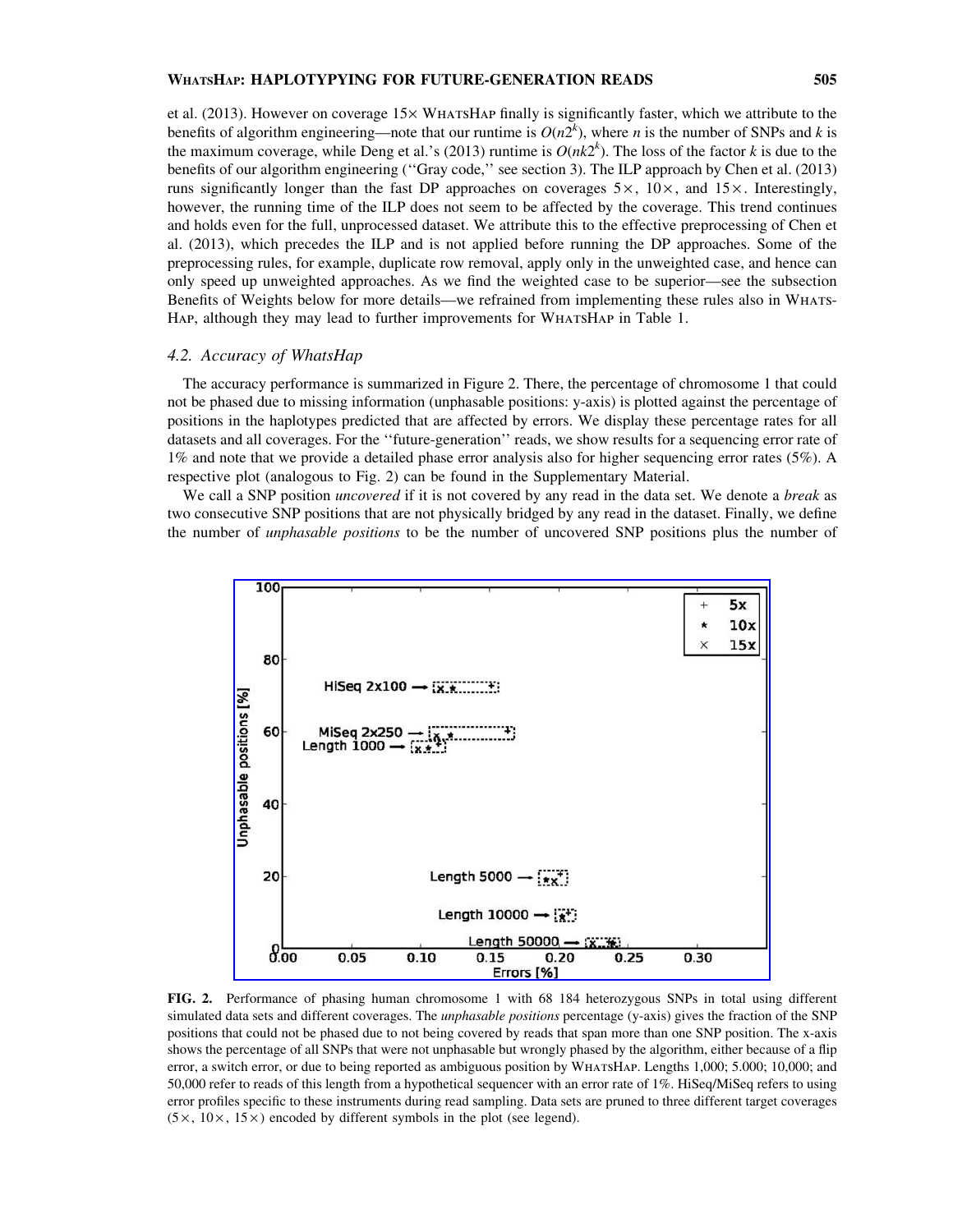breaks—we are, of course, aware of the fact that breaks do not one-to-one refer to SNP positions, but to positions in between two consecutive SNP positions (which overall amount to the number of SNP positions minus one). We neglect this here for the sake of simplicity—note that breaks and uncovered positions never interfere with one another such that our counting scheme is not ambiguous.

We further distinguish between three classes of errors:

- 1. Flip errors, which are errors in the predicted haplotypes that can be corrected by flipping an isolated 0 to a 1 or vice versa. As an example, consider the correct haplotype pair to be  $000|111$ , while the prediction is  $010|101$ : the second position is then affected by a flip error.
- 2. Switch errors are two consecutive SNP positions whose phases have been mistakenly predicted, and which cannot be interpreted as flip errors. For example, if the correct haplotype is  $000111|111000$ and the predicted haplotype is 000000|111111, then we count one switch error between positions 3 and 4.
- 3. Ambiguity errors are SNP positions where flipping 0 and 1 does not lead to decreasing the (w)MEC score. One can expect an error for half of these positions, because they are, effectively, phased randomly.

The x-axis displays the sum of all such errors over the overall amount of SNP positions.

Figure 2 shows that, while current-generation sequencing reads (HiSeq and MiSeq) still leave substantial amounts of positions unphasable, long reads dramatically decrease the number of unphasable positions. One further notices that error rates are very favorable (only between 0.1 and 0.25% of positions are affected by phasing errors), when comparing them to error rates that can be achieved by statistical phasers, which usually amount to at least 1%; see, for example, O'Connell et al. (2014) (Table 1 on ''unrelated individuals'') for evaluations of such methods. It is further noteworthy that higher sequencing error rates do not lead to drastic effects in these statistics, for the weighted case (see a detailed analysis in Benefits of Weights below). Furthermore, we find that the importance of high coverage is rather limited. Phasing error rates do not increase drastically after having reached a coverage of  $10-15 \times$  such that one can conclude that such coverage rates are sufficient for next- and future-generation sequencing read– based haplotype assembly.

#### 4.3. Benefits of weights

WhatsHap solves the weighted MEC, but is also able to solve the unweighted MEC. To assess the significance of using weights, the number of phasing errors resulting from solving the weighted/unweighted case are displayed in Table 2. In all cases, the number of ambiguous positions is smaller for the weighted case; these are positions where an SNP cannot be haplotyped due to equal scores for both alternatives. Adding weight information thus helps resolving these ''tie'' cases. Each of these no-longer-ambiguous positions can now either be phased correctly or incorrectly, where random phasing leads to an expected amount of errors that equals half of the amount of ambiguous positions. Therefore, the number of errors

| Data set               | Unphasable | Switch uw/w | Flip uw/w | Ambi uw/w |
|------------------------|------------|-------------|-----------|-----------|
| $2 \times 100$ (HiSeq) | 48994      | 8/11        | 59/65     | 16/2      |
| $2 \times 250$ (MiSeq) | 40097      | 11/12       | 58/63     | 14/1      |
| $1 \times 1000$ (1%)   | 37588      | 3/6         | 57/61     | 8/0       |
| $1 \times 1000$ (5%)   | 37645      | 14/11       | 72/71     | 6/0       |
| $1 \times 5000$ (1%)   | 12693      | 32/34       | 103/100   | 14/0      |
| $1 \times 5000 (5\%)$  | 12697      | 27/27       | 99/101    | 7/0       |
| $1 \times 10000$ (1%)  | 5826       | 28/27       | 96/111    | 36/0      |
| $1 \times 10000$ (5%)  | 5871       | 41/40       | 107/111   | 15/0      |
| $1 \times 50000$ (1%)  | 972        | 27/30       | 116/123   | 51/0      |
| $1 \times 50000 (5\%)$ | 998        | 34/35       | 115/122   | 28/6      |

Table 2. The Number of Unphasable Positions, Switch Errors, Flip Errors, and Ambiguous Positions Across Different Datasets at Coverage 15 $\times$ .

For each of these error categories, numbers for solving the *unweighted* (uw) and *weighted* (w) case are given.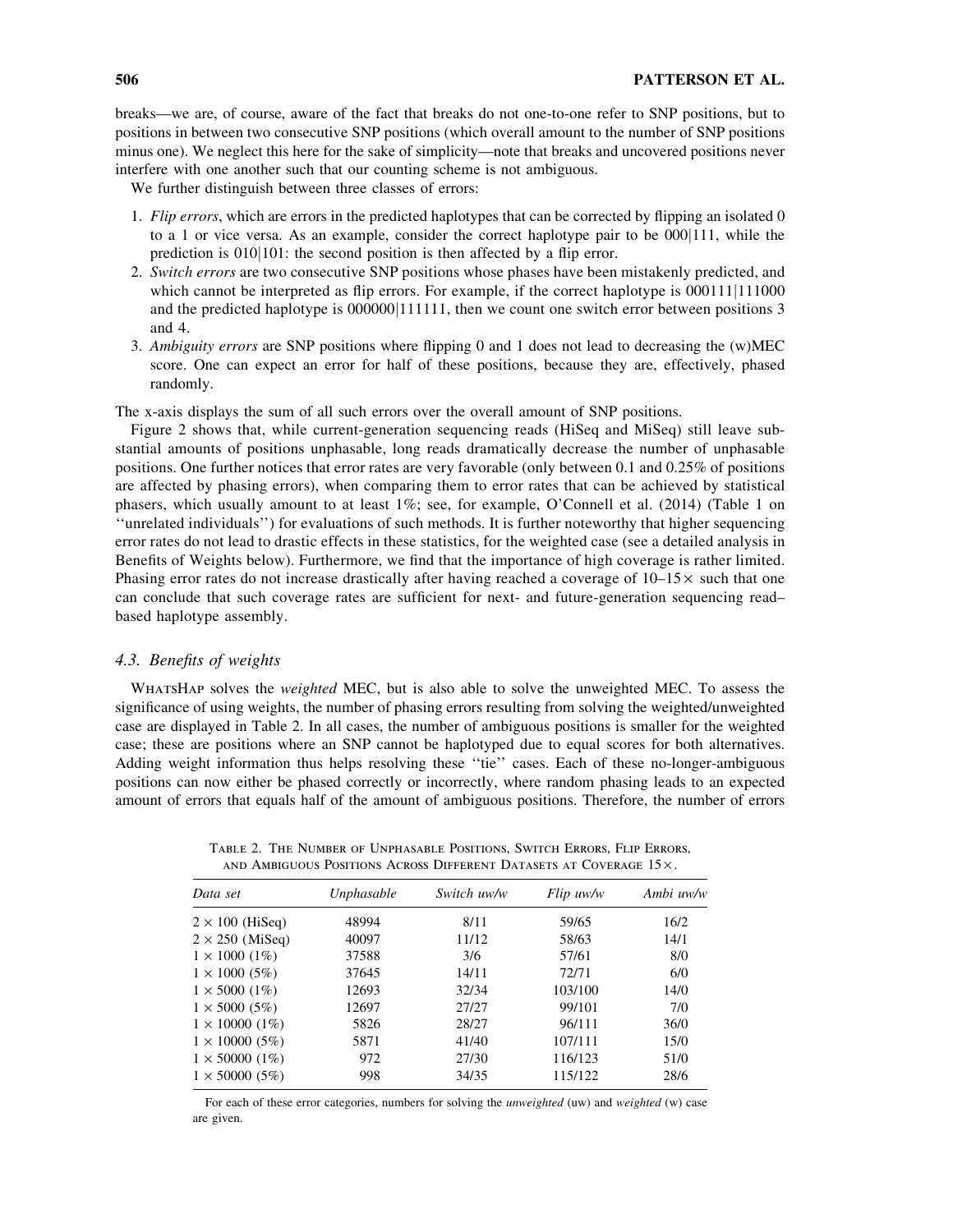(flip or switch) slightly increases for the weighted case. When comparing the number of added errors to the number of resolved ambiguities, it becomes apparent that the majority of these ambiguities are indeed resolved correctly. As an example, see  $1 \times 50,000$  (1%), where 51 no-longer-ambiguous positions compensate for 10 more flip or switch errors. As one can expect that one out of two ambiguous positions result in an error, the loss of ambiguous positions outweighs the increase in flip/switch errors. In an overall count, where half of the ambiguous positions count as errors, we obtain a relative reduction of nearly 10% of the

errors  $(\frac{27+116+51/2}{30+123} \times 100)$  in this case. This positive effect applies in all cases, and in particular for the long reads with elevated sequencing error rates (5%), and also applies for the data sets of lower coverage (data not shown).

# 5. CONCLUSIONS AND FURTHER WORK

The increased length of future-generation sequencing reads comes with obvious advantages in haplotype assembly, because it allows for linking ever more SNP positions based on read information alone. However, future-generation reads may also be subject to elevated sequencing error rates, which can result in elevated phasing error rates. Here, we have presented WhatsHap, a dynamic programming approach for haplotype assembly that specifically addresses the combination of long reads and higher sequencing error rates. WhatsHap is the first exact approach for the weighted MEC problem, which aims at statistically sound handling of sequencing errors, with runtime linear in the number of SNPs, which is essential for processing long reads.

While our approach handles datasets with possibly long reads, it can only deal with limited coverage. Although WHATSHAP can handle coverage as large as  $20 \times$  on a standard workstation, and larger coverage does not seem to significantly improve the quality of the predicted haplotypes as shown in our simulation study, a number of possible ways to cope with higher coverage are under investigation. A first possibility is a divide and conquer heuristic approach that operates on high coverage portions of the matrix by (i) (randomly/suitably) splitting the fragments into as many subsets as necessary to make each one of them a slice of limited coverage, (ii) solving each slice separately using the dynamic programming approach, and finally (iii) merging the resulting *super-reads* and applying iteratively the method again. Another possibility is to just properly select reads up to the manageable coverage and to discard the rest.

In the literature there are several graph representations of haplotype data (the *fragment conflict graph* defined in Lancia et al., 2001, and many of its variants), and consequently the optimization problems we have mentioned are seen there as finding the minimum number of graph editing operations that make the graph bipartite. In particular, for the conflict graph variant used in Fouilhoux and Mahjoub (2012), the MEC problem turns out to be equivalent to finding the maximum induced bipartite subgraph (MIBS). It follows that our dynamic programming approach for MEC can be generalized to an FPT approach for MIBS where the parameter is the pathwidth of the graph.

In this work we have concentrated on assembling SNP haplotypes from reads of a sequenced genome. As a next step we will integrate predictions from statistical phasers into our approach. In some sense, the super-read obtained from a slice, mentioned above, can be viewed as a reference haplotype from a reference panel for an existing population. Hence, reference haplotypes can be seamlessly integrated into this merging step (iii) for a hybrid approach. Hybrid methods are the future of sequencing data analysis, and the field is already moving quickly in this direction (Delaneau et al., 2013; He et al., 2013; He and Eskin, 2013; Selvaraj et al., 2013; Yang et al., 2013; Zhang, 2013).

In addition, haplotyping mostly refers to only SNPs for historical reasons (The International HapMap Consortium, 2007, 2010). To fully characterize an individual genome, however, haplotyping must produce exhaustive lists of both SNPs and non-SNPs, that is, larger variants. This has become an essential ingredient of many human whole-genome projects (Boomsma et al., 2013; The 1000 Genomes Project Consortium, 2010). In this article we focus on SNP variants, and we identify the integration of non–SNP variants as a challenging future research direction.

Lastly, we used prior knowledge of the true SNP positions in the genome in our simulation study. But since our method only scales linearly in the number of SNP positions, one could conceivably also use the full raw read input to produce a "de novo" haplotype. Since SNPs comprise roughly 5% of positions, and the runtime of our method is on the order of 10 min on average (for sufficient  $15 \times$  coverage), such a de novo haplotype could be generated in about 3 hours. The heterozygous sites of this constructed haplotype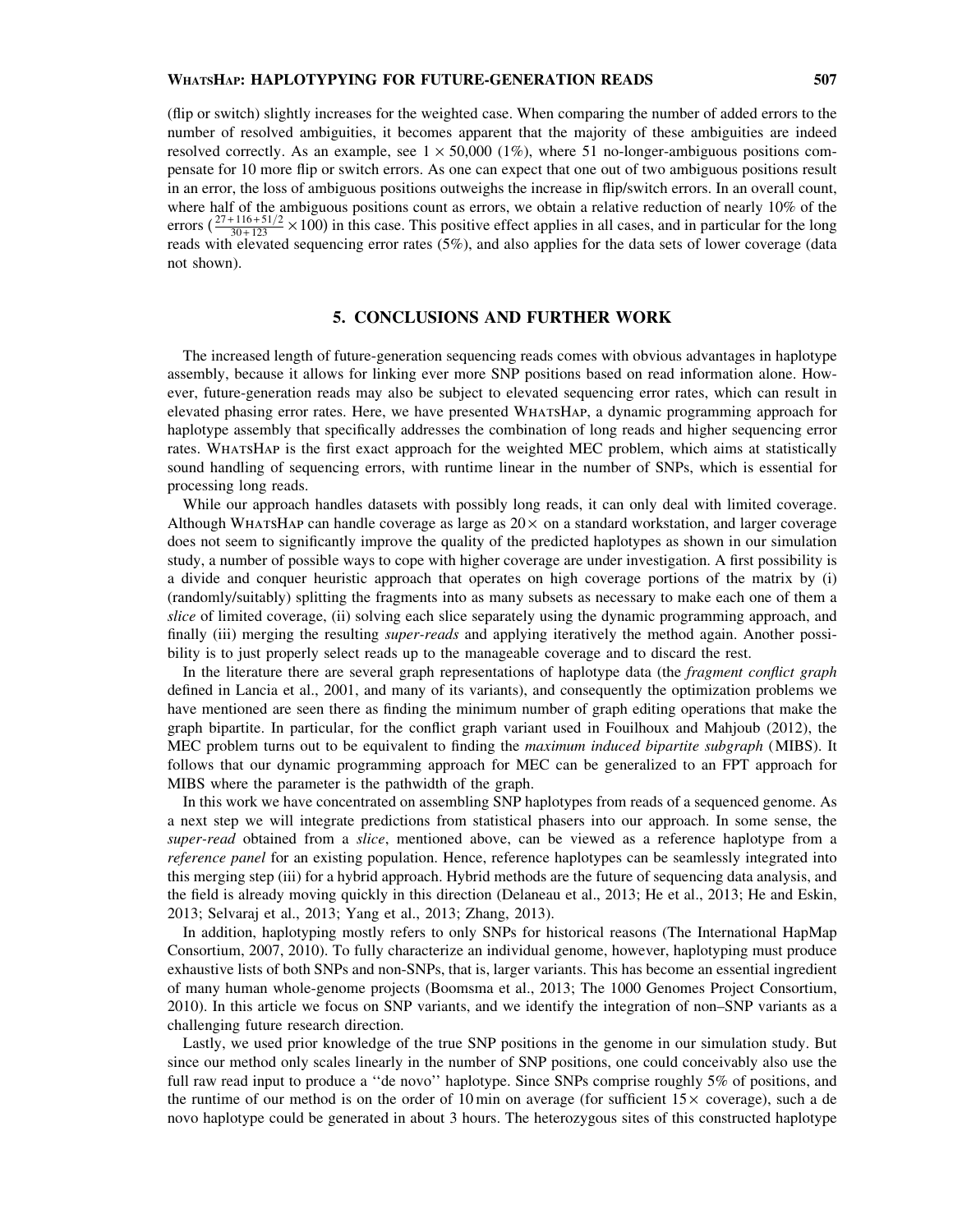then correspond to the SNP positions. It hence follows that this tool could be used for SNP discovery, and perhaps for larger variants as well.

### AUTHOR DISCLOSURE STATEMENT

No competing financial interests exist.

# ACKNOWLEDGMENTS

Murray Patterson was funded by a Marie Curie ABCDE Fellowship of ERCIM. Leo van Iersel was funded by a Veni, and Alexander Schönhuth was funded by a Vidi grant of the Netherlands Organisation for Scientific Research (NWO).

#### REFERENCES

- Aguiar, D., and Istrail, S. 2012. Hapcompass: A fast cycle basis algorithm for accurate haplotype assembly of sequence data. [J. Comp. Biol](http://online.liebertpub.com/action/showLinks?system=10.1089%2Fcmb.2012.0084). 19, 577–590.
- Aguiar, D., and Istrail, S. 2013. Haplotype assembly in polyploid genomes and identical by descent shared tracts. [Bioinformatics](http://online.liebertpub.com/action/showLinks?pmid=23813004&crossref=10.1093%2Fbioinformatics%2Fbtt213) 29, i352-i360.
- Bansal, V., and Bafna, V. 2008. HapCUT: an efficient and accurate algorithm for the haplotype assembly problem. [Bioinformatics](http://online.liebertpub.com/action/showLinks?pmid=18689818&crossref=10.1093%2Fbioinformatics%2Fbtn298) 24, i153–159.
- Bansal, V., Halpern, A., Axelrod, N., and Bafna, V. 2008. An MCMC algorithm for haplotype assembly from wholegenome sequence data. [Gen. Res.](http://online.liebertpub.com/action/showLinks?pmid=18676820&crossref=10.1101%2Fgr.077065.108) 18, 1336–1346.
- Boomsma, D., Wijmenga, C., Slagboom, E., et al. 2013. The Genome of the Netherlands: design, and project goals. [European Journal of Human Genetics](http://online.liebertpub.com/action/showLinks?pmid=23714750&crossref=10.1038%2Fejhg.2013.118) 22, 221–227.
- Chen, Z.-Z., Deng, F., and Wang, L. 2013. Exact algorithms for haplotype assembly from whole-genome sequence data. [Bioinformatics](http://online.liebertpub.com/action/showLinks?pmid=23782612&crossref=10.1093%2Fbioinformatics%2Fbtt349) 29, 1938–1945.
- Cilibrasi, R., van Iersel, L., Kelk, S., and Tromp, J. 2005. On the complexity of several haplotyping problems, 128–139. In Casadio, R., and Myers, G., editors. Proceedings of the Fifth International Workshop on Algorithms in Bioinformatics (WABI): Lecture Notes in Computer Science 3692.
- Delaneau, O., Howie, B., Cox, A. et al. 2013. Haplotype estimation using sequencing reads. [Am. J. of Human Genetics](http://online.liebertpub.com/action/showLinks?pmid=24094745&crossref=10.1016%2Fj.ajhg.2013.09.002) 93, 687–696.
- Deng, F., Cui, W., and Wang, L.-S. 2013. A highly accurate heuristic algorithm for the haplotype assembly problem. [BMC Genomics](http://online.liebertpub.com/action/showLinks?crossref=10.1186%2F1471-2164-14-593) 14, 2013.
- Earl, D., Bradnam, K., St.John, J., et al. 2011. Assemblathon 1: A competitive assessment of de novo short read assembly methods. [Genome Res](http://online.liebertpub.com/action/showLinks?pmid=21926179&crossref=10.1101%2Fgr.126599.111). 21, 2224–2241.
- Fouilhoux, P., and Mahjoub, A. 2012. Solving VLSI design and DNA sequencing problems using bipartization of graphs. [Comp. Optim. and Appl.](http://online.liebertpub.com/action/showLinks?crossref=10.1007%2Fs10589-010-9355-1) 51, 749–781.
- Francioli, L., et al. 2014. Whole-genome sequence variation, population structure and demographic history of the dutch population. [Nat. Genet](http://online.liebertpub.com/action/showLinks?pmid=24974849&crossref=10.1038%2Fng.3021). 46, 818-825.
- Greenberg, H., Hart, W., and Lancia, G. 2004. Opportunities for combinatorial optimization in computational biology. [INFORMS J. Comput](http://online.liebertpub.com/action/showLinks?crossref=10.1287%2Fijoc.1040.0073). 16, 211–231.
- Hartl, D., and Clark, A. 2007. Principles of Population Genetics. Sinauer Associates, Inc., Sunderland, MA.
- He, D., Choi, A., Pipatsrisawat, K. et al. 2010. Optimal algorithms for haplotype assembly from whole-genome sequence data. [Bioinformatics](http://online.liebertpub.com/action/showLinks?pmid=20529904&crossref=10.1093%2Fbioinformatics%2Fbtq215) 26, i183-i190.
- He, D., and Eskin, E. 2013. Hap-seqX: expedite algorithm for haplotype phasing with imputation using sequence data. [Gene](http://online.liebertpub.com/action/showLinks?pmid=23269365&crossref=10.1016%2Fj.gene.2012.11.093) 518, 2–6.
- He, D., Han, B., and Eskin, E. 2013. Hap-seq: an optimal algorithm for haplotype phasing with imputation using sequencing data. [J. Comp. Biol.](http://online.liebertpub.com/action/showLinks?system=10.1089%2Fcmb.2012.0091) 20, 80–92.
- Howie, B., Donnelly, P., and Marchini, J. 2009. A flexible and accurate genotype imputation method for the next generation of genome-wide association studies. [PLoS Genetics](http://online.liebertpub.com/action/showLinks?pmid=19543373&crossref=10.1371%2Fjournal.pgen.1000529) 5, e1000529.
- Lancia, G., Bafna, V., Istrail, S., et al. 2001. SNPs problems, complexity and algorithms, 182–193. In Proceedings of the 9th Annual European Symposium on Algorithms (ESA). Springer-Verlag, London, UK.
- Levy, S., Sutton, G., Ng, P., et al. 2007. The diploid genome sequence of an individual human. *[PLoS Bio](http://online.liebertpub.com/action/showLinks?pmid=17803354&crossref=10.1371%2Fjournal.pbio.0050254)* 5, e254.
- Li, H. 2013. Aligning sequence reads, clone sequences and assembly contigs with BWA-MEM. Technical Report 1303.3997. arXiv.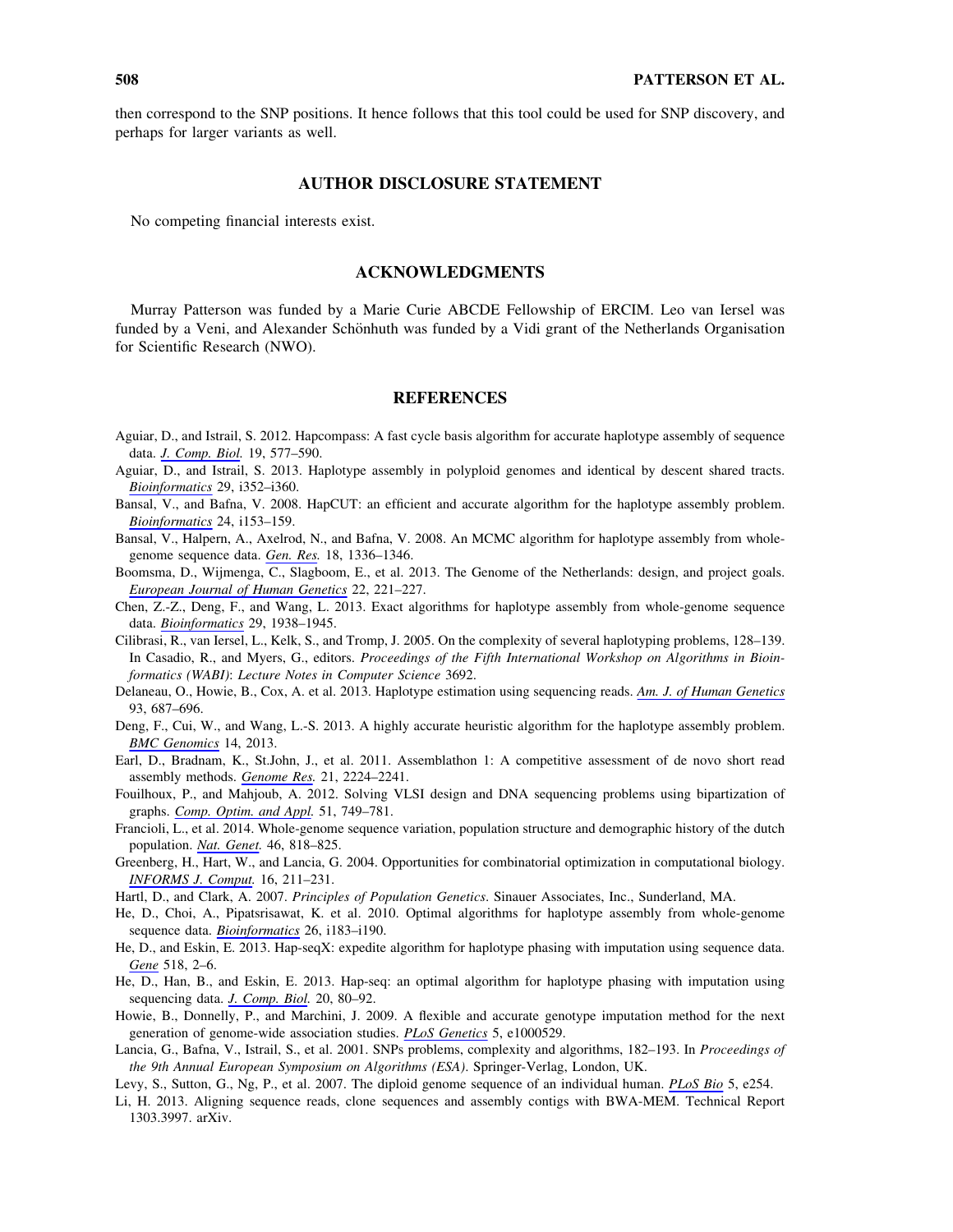- Li, Y., Willer, C., Ding, J., et al. 2010. MaCH: using sequence and genotype data to estimate haplotypes and unobserved genotypes. [Genet. Epidemiol](http://online.liebertpub.com/action/showLinks?pmid=21058334&crossref=10.1002%2Fgepi.20533). 34, 816–834.
- Lippert, R., Schwartz, R., and Lancia, G. 2002. Algorithmic strategies for the single nucleotide polymorphism haplotype assembly problem. [Briefings in Bioinformatics](http://online.liebertpub.com/action/showLinks?pmid=12002221&crossref=10.1093%2Fbib%2F3.1.23) 3, 23–31.
- Menelaou, A., and Marchini, J. 2013. Genotype calling and phasing using next-generation sequencing reads and a haplotype scaffold. *[Bioinformatics](http://online.liebertpub.com/action/showLinks?pmid=23093610&crossref=10.1093%2Fbioinformatics%2Fbts632)* 29, 84–91.

Mossige, S. 1977. An algorithm for Gray codes. [Computing](http://online.liebertpub.com/action/showLinks?crossref=10.1007%2FBF02248780) 18, 89–92.

- O'Connell, J., Gurdasani, D., Delaneau, O., et al. 2014. A general approach for haplotype phasing across the full spectrum of relatedness. [PLoS Genet](http://online.liebertpub.com/action/showLinks?pmid=24743097&crossref=10.1371%2Fjournal.pgen.1004234) 10, e1004234.
- Panconesi, A., and Sozio, M. 2004. Fast hare: a fast heuristic for the single individual SNP haplotype reconstruction, 266–277. In Jonassen, I., and Kim, J., editors. Proceedings of the Fourth International Workshop on Algorithms in Bioinformatics (WABI): Lecture Notes in Computer Science 3240. Berlin, Springer.
- Scheet, P., and Stephens, M. 2006. A fast and flexible statistical model for large-scale population genotype data: Applications to inferring missing genotypes and haplotypic phase. [American Journal of Human Genetics](http://online.liebertpub.com/action/showLinks?crossref=10.1086%2F502802) 78, 629644.
- Selvaraj, S., Dixon, J., Bansal, V., and Ren, B. 2013. Whole-genome haplotype reconstruction using proximity-ligation and shotgun sequencing. [Nature Biotechnology](http://online.liebertpub.com/action/showLinks?crossref=10.1038%2Fnbt.2728) 31, 1111–1118.
- The 1000 Genomes Project Consortium. 2010. A map of human genome variation from population-scale sequencing. [Nature](http://online.liebertpub.com/action/showLinks?pmid=20981092&crossref=10.1038%2Fnature09534) 467, 1061–1073.
- The International HapMap Consortium. 2007. A second generation human haplotype map of over 3.1 million SNPs. [Nature](http://online.liebertpub.com/action/showLinks?pmid=17943122&crossref=10.1038%2Fnature06258) 449, 851–861.
- The International HapMap Consortium. 2010. Integrating common and rare genetic variation in diverse human populations. [Nature](http://online.liebertpub.com/action/showLinks?pmid=20811451&crossref=10.1038%2Fnature09298) 467, 52–58.
- Wang, R.-S., Wu, L.-Y., Li, Z.-P., and Zhang, X.-S. 2005. Haplotype reconstruction from SNP fragments by minimum error correction. [Bioinformatics](http://online.liebertpub.com/action/showLinks?pmid=15731204&crossref=10.1093%2Fbioinformatics%2Fbti352) 21, 2456–2462.
- Yang, W.-Y., Hormozdiari, F., Wang, Z., et al. 2013. Leveraging reads that span multiple single nucleotide polymorphisms for haplotype inference from sequencing data. [Bioinformatics](http://online.liebertpub.com/action/showLinks?pmid=23825370&crossref=10.1093%2Fbioinformatics%2Fbtt386) 29, 2245–2252.
- Zhang, Y. 2013. A dynamic Bayesian Markov model for phasing and characterizing haplotypes in next-generation sequencing. [Bioinformatics](http://online.liebertpub.com/action/showLinks?pmid=23407359&crossref=10.1093%2Fbioinformatics%2Fbtt065) 29, 878–885.
- Zhao, Y.-T., Wu, L.-Y., Zhang, J.-H., et al. 2005. Haplotype assembly from aligned weighted SNP fragments. [Com](http://online.liebertpub.com/action/showLinks?pmid=16051522&crossref=10.1016%2Fj.compbiolchem.2005.05.001)[putational Biology and Chemistry](http://online.liebertpub.com/action/showLinks?pmid=16051522&crossref=10.1016%2Fj.compbiolchem.2005.05.001) 29, 281–287.

Address correspondence to: Dr. Murray D. Patterson UMR CNRS 5558–LBBE UCB Lyon 1-Bât. Grégor Mendel 43 bd du 11 novembre 1918 69622 VILLEURBANNE Cedex

E-mail: murray.patterson@univ-lyon1.fr